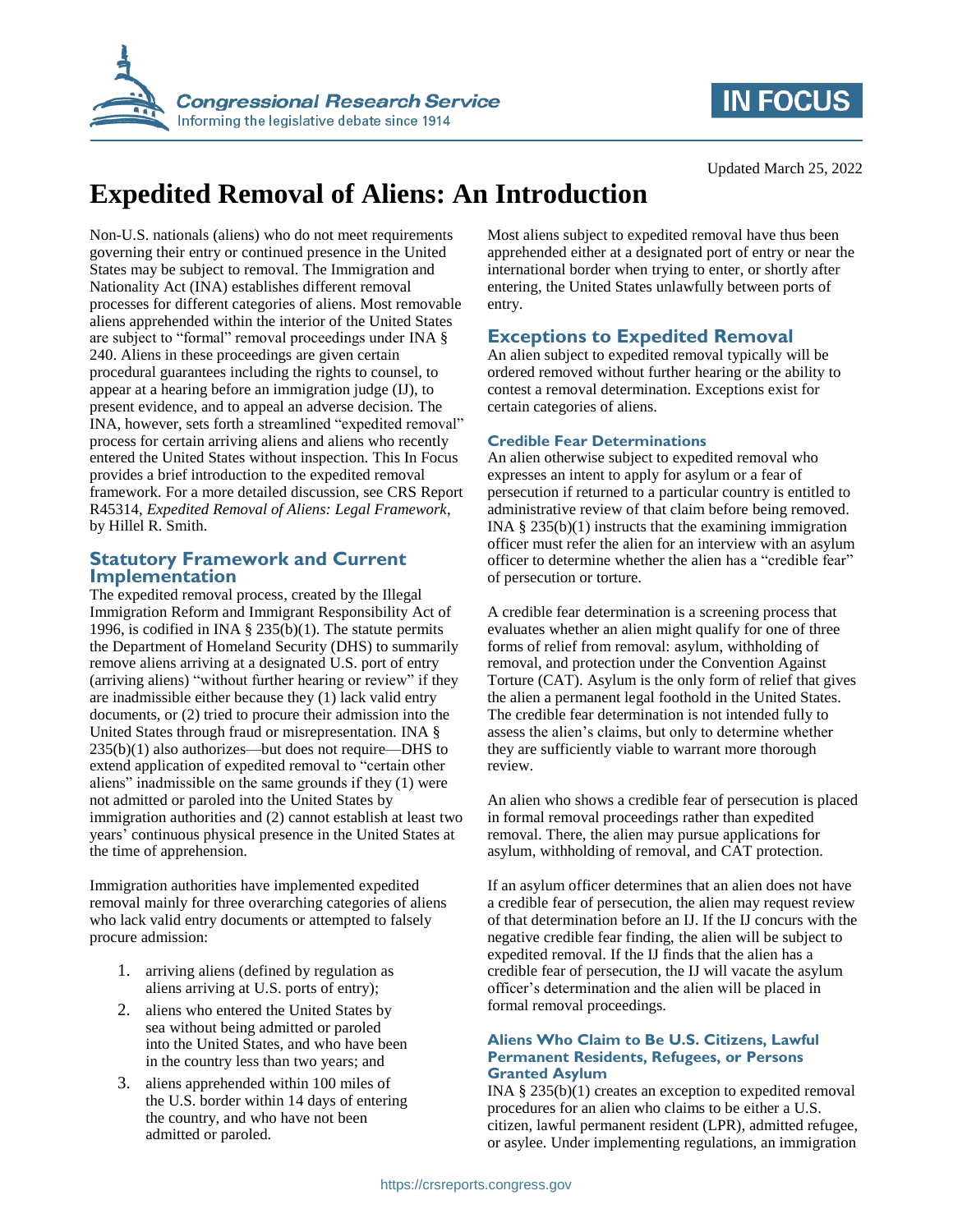officer must attempt to verify any such claim before issuing an expedited removal order. If the immigration officer cannot verify the claim, the alien may seek administrative review of it before an IJ.

#### **Withdrawal of Application for Admission**

As an alternative to expedited removal, DHS may permit an alien to withdraw voluntarily his or her application for admission if the alien intends, and is able, to depart the United States immediately. The immigration officer typically considers several factors to determine whether an alien may withdraw the application for admission, such as the alien's prior immigration history, age and health, and other humanitarian concerns.

#### **Unaccompanied Children**

Under federal statute, unaccompanied alien children (UACs) are not subject to expedited removal and are placed in formal removal proceedings instead. UACs are generally put in the custody of the Department of Health and Human Services' Office of Refugee Resettlement, but may be released to an adult sponsor. DHS may permit UACs to return voluntarily to their countries in lieu of removal proceedings if they are nationals of Mexico or Canada and meet certain criteria.

#### **Detention and Parole of Aliens Subject to Expedited Removal**

INA  $\S$  235(b)(1) generally requires the detention of aliens placed in expedited removal, as well as during any credible fear determination or administrative review of a claim that the alien has legal status. The statute's mandatory detention requirements have been construed to cover aliens who are first screened for expedited removal, even if they are later placed in formal removal proceedings (e.g., because the alien established a credible fear of persecution). DHS, however, may "parole" an alien otherwise subject to detention under INA § 235(b)(1) for "urgent humanitarian reasons or significant public benefit," enabling the alien to be released from the agency's physical custody. In addition, a 1997 court settlement agreement known as the *Flores* Settlement generally limits the period in which an alien minor may be detained by DHS.

### **Limitations to Judicial Review of an Expedited Order of Removal**

INA  $\S$  242(a)(2) generally bars judicial review of an expedited removal order. Judicial review, however, is still available in limited circumstances.

#### **Habeas Corpus Proceedings**

Under INA § 242(e)(2), an alien may challenge an expedited removal order in habeas corpus proceedings, contesting the legality of his or her detention. The habeas court's jurisdiction, however, is limited to whether (1) the petitioner in the habeas action is an alien; (2) the petitioner was ordered removed under INA § 235(b)(1)'s expedited removal provisions; and (3) the petitioner can prove by a preponderance of the evidence that he or she is an LPR, refugee, or asylee. Most courts have construed INA § 242(e)(2) as barring review of the legality of the underlying expedited removal proceedings. *In Dep't of Homeland Security v. Thuraissigiam*, the Supreme Court upheld these judicial review limitations against a constitutional challenge.

#### **Challenges to the Expedited Removal System**

Under INA § 242(e)(3), an alien subject to an expedited order of removal may challenge the validity of the expedited removal system by filing a lawsuit in the U.S. District Court for the District of Columbia. The district court's review is limited to determining whether (1) the expedited removal statute or its implementing regulations is constitutional; and (2) a regulation, written policy directive, written policy guideline, or written procedure issued by DHS to implement expedited removal is consistent with the statute or other laws. The lawsuit must be brought within 60 days after implementation of the challenged statutory provision, regulation, directive, guideline, or procedure.

#### **Collateral Challenges Raised as a Defense During Criminal Proceedings for Unlawful Reentry**

INA § 235(b)(1) provides that in criminal prosecutions for unlawful reentry into the United States after removal, courts lack jurisdiction to consider claims challenging the validity of an expedited removal order serving as the basis for the reentry prosecution. Some federal appellate courts, however, have held that the statute does not bar judicial review of whether a prior expedited removal proceeding was "fundamentally unfair" (i.e., that the proceeding violated the alien's right to due process and deprived the alien of the opportunity to seek relief). Thus, in some cases, an alien criminally charged with unlawful reentry after removal may collaterally challenge a prior expedited removal order.

## **Expansion of Expedited Removal**

In 2019, DHS exercised authority to employ expedited removal to the full degree authorized by INA  $\S 235(b)(1)$ , to include all aliens physically present in the United States without being admitted or paroled, who have been in the country less than two years, and who lack valid entry documents or procured admission through fraud or misrepresentation. A federal district court initially enjoined DHS from implementing this initiative pending a legal challenge, but the D.C. Circuit reversed that decision, enabling DHS to apply expedited removal in the interior of the United States pending the outcome of the litigation.

In 2021, however, President Biden directed the Secretary of Homeland Security to consider whether to modify or rescind the expanded designation of aliens subject to expedited removal. In 2022, the DHS Secretary rescinded the expansion, citing DHS's operational constraints and limited enforcement resources. As a result, DHS's authority to employ expedited removal remains limited in its application to aliens who are apprehended at or near the border.

**Hillel R. Smith**, Legislative Attorney